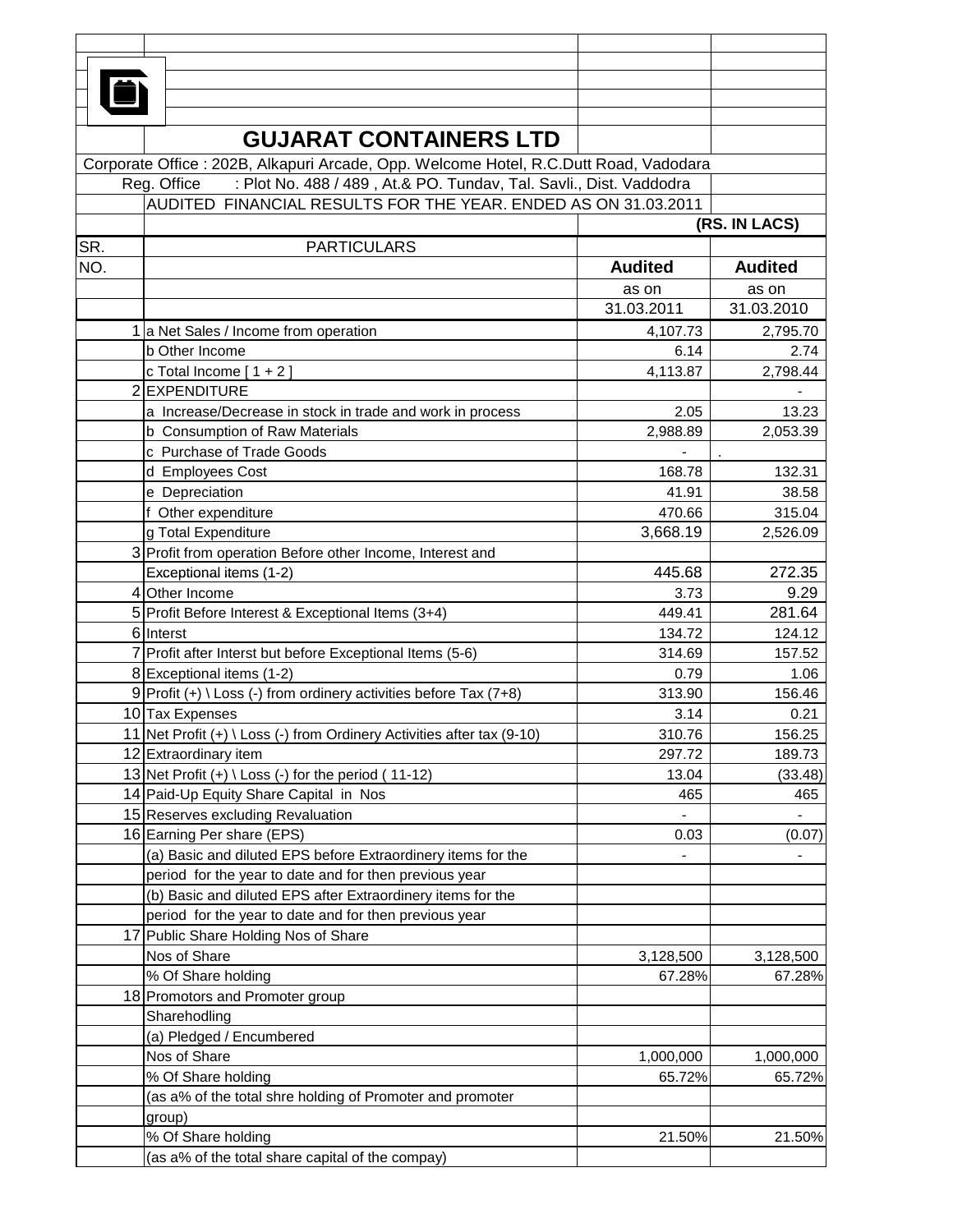| $\sqrt{2}$<br>- - -<br>∽≏umbereu<br>NK<br>. Enci<br>i-enr<br>nnereaPleadea<br>:нг |  |
|-----------------------------------------------------------------------------------|--|
|                                                                                   |  |